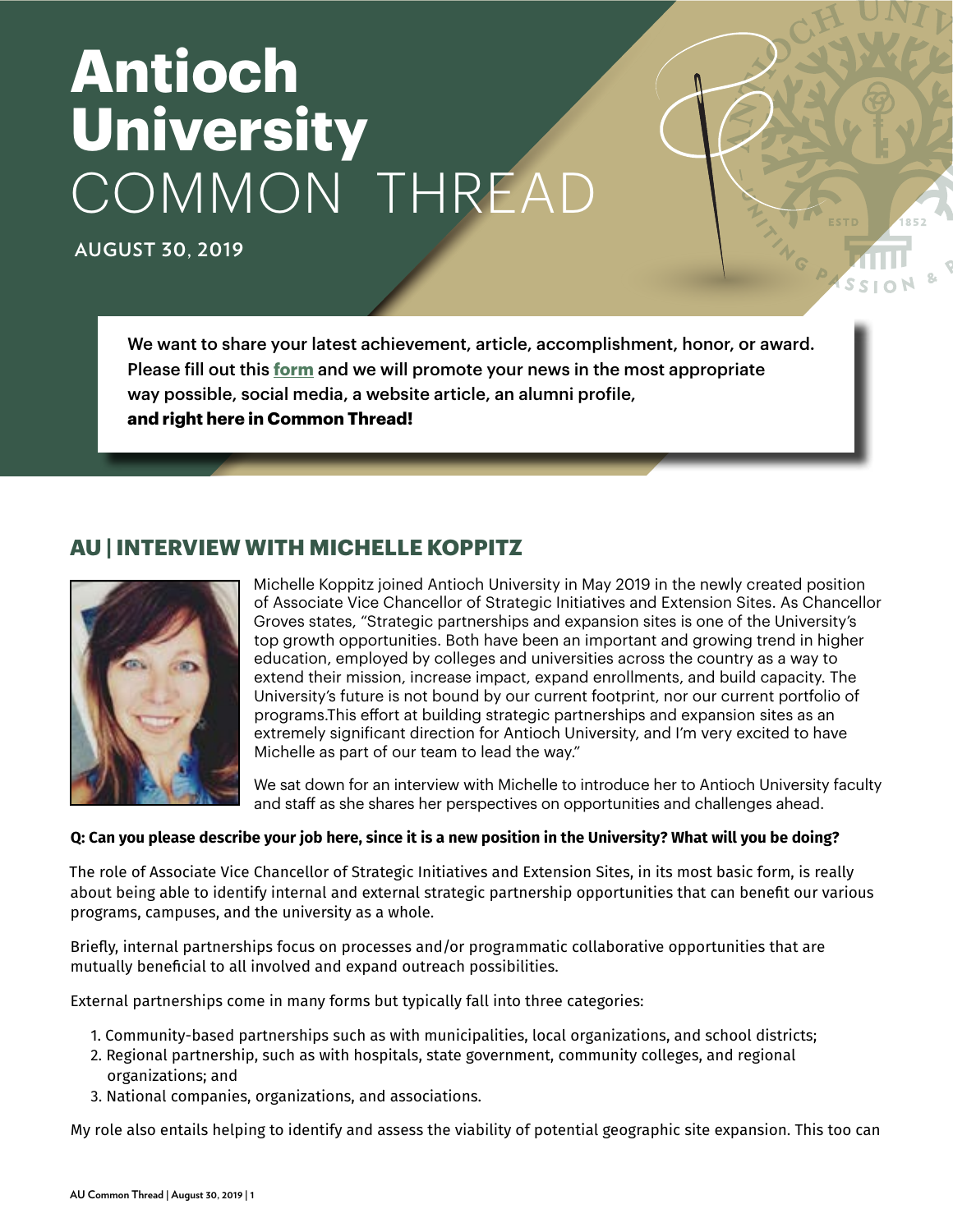be approached in a myriad of ways including partnering with other institutions, employers or even municipalities to provide high-need programming.

Finally, my role is also focused on developing cross departmental/ institution-wide infrastructure and support systems that can help ensure that our partnerships - internal and external - can be sustained and thrive. This of course requires significant transparency, collaboration and ownership at every level into a cohesive institutional vision.

#### **Q: What do you see as the biggest opportunities in this regard? And challenges for Antioch?**

I believe there are several very unique things that differentiate Antioch University. Something that struck me initially, and has even inspired me, is Antioch's position as a thought leader on subjects so critical to our societal sustainability. Every newsfeed I read includes stories on the lack of diversity, mental health awareness, addiction crises, climate change concerns… and, of course the inequities surrounding social, economic and environmental justice. Antioch has the ability to contribute our expertise by collaborating as partners to educate individuals and build cultures of respect and inclusion. Companies such as Patagonia, Salesforce, REI, 3M, Zappos, Cisco, Tom's and many more are committed to social responsibility and looking to evolve their human resources to live and work accordingly. I think we can creatively partner with these sorts of companies and organizations in mutually empowering ways.

Which leads me to the next differentiator. I am impressed by Antioch's long history of dedication to adult learners. Long before the traditional not-for-profit universities were even considering this, Antioch recognized and became the provider of accessible higher education to working adults across the country. I believe we can continue to lead in this area.

In terms of challenges, I believe we need to increase the recognition of our position through partnerships that endorse our expertise and align with our mission. In order to do that successfully we also need to commit to highly collaborative programs, processes and infrastructure that enable us to meet our students – current and future - where they are with what they need.

To read more, go **[here](https://www.antioch.edu/blog/2019/08/30/interview-with-michelle-koppitz-associate-vice-chancellor-of-strategic-initiatives-and-extension-sites/)**.

# **AUNE | PSYD ALUMNA TAKES ON LEADERSHIP ROLE IN NEW HAMPSHIRE**

\_\_\_\_\_\_\_\_\_\_\_\_\_\_\_\_\_\_\_\_\_\_\_\_\_\_\_\_\_\_\_\_\_\_\_\_\_\_\_\_\_\_\_\_\_\_\_\_\_\_\_\_\_\_\_\_\_\_\_\_\_\_\_\_\_\_\_\_\_\_\_\_\_\_\_\_\_\_\_\_\_\_\_\_\_\_\_\_\_\_\_\_\_\_\_\_\_\_\_\_\_\_\_\_

\_\_\_\_\_\_\_\_\_\_\_\_\_\_\_\_\_\_\_\_\_\_\_\_\_\_\_\_\_\_\_\_\_\_\_\_\_\_\_\_\_\_\_\_\_\_\_\_\_\_\_\_\_\_\_\_\_\_\_\_\_\_\_\_\_\_\_\_\_\_\_\_\_\_\_\_\_\_\_\_\_\_\_\_\_\_\_\_\_\_\_\_\_\_\_\_\_\_\_\_\_\_\_\_



Alumna Cynthia Whitaker, PsyD, MLADC, Chief of Services at Greater Nashua Mental Health Center, is now President of New Hampshire Psychological Association. She has also been a supervisor and a faculty member for our students. Please join us in congratulating Dr. Whitaker on her new position. State associations are vital parts of the profession of psychology with their education and training, advocacy on behalf of the profession and the underserved, and their countless opportunities for psychologists to join together.

Read Dr. Whitaker's first presidential public address **[here](https://nhpsychology.org/about-nhpa/governance/presidents-message/)**.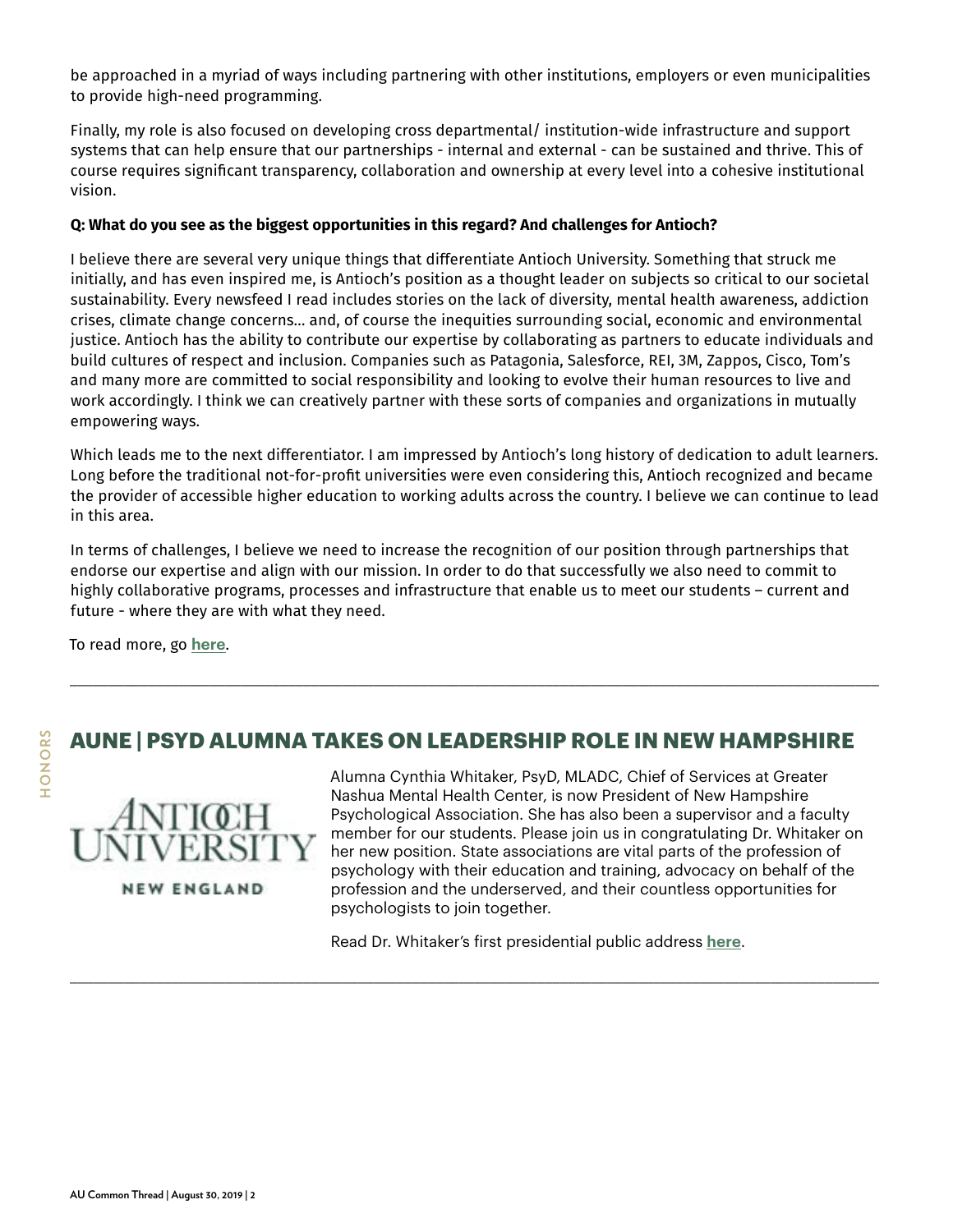# **AUSB | DR. STEPHEN SOUTHERN IS NEW CHAIR OF THE MA IN CLINICAL PSYCHOLOGY (MACP) PROGRAM**



AUSB announces the appointment of Dr. Stephen Southern as the new Chair and Core Faculty of the MA In Clinical Psychology Program. He assumed the role on July 1, 2019. Dr. Southern joins AUSB from Northwestern University, and had prior appointments at Texas A & M University-Corpus Christi, University of Southern Mississippi, University of North Texas, and Temple University.

For more information go **[here](https://www.antioch.edu/santa-barbara/2019/08/10/dr-stephen-southern-is-new-chair-of-the-ma-in-clinical-psychology-macp-program/)**.

#### **GSLC | ALUMNA RECEIVES GLOBAL ENGAGEMENT AWARD**



Director of Diversity, Inclusion and Title IX at Elizabethtown College, Dr. Armenta Early Hinton, has received the 2019 Torch of Global Enlightenment Awards. Each year, the World Affairs Council of Harrisburg honors organizations and individuals that have contributed to global understanding and appreciation of different cultures, languages and lands.

Learn more about the award **[here](https://wacharrisburg.ticketleap.com/2019-torch-of-global-enlightenment-awards/details)**.

# **AULA | ANTIOCH'S ANNUAL ARTISTIC UPRISING CALL FOR SUBMISSIONS**

\_\_\_\_\_\_\_\_\_\_\_\_\_\_\_\_\_\_\_\_\_\_\_\_\_\_\_\_\_\_\_\_\_\_\_\_\_\_\_\_\_\_\_\_\_\_\_\_\_\_\_\_\_\_\_\_\_\_\_\_\_\_\_\_\_\_\_\_\_\_\_\_\_\_\_\_\_\_\_\_\_\_\_\_\_\_\_\_\_\_\_\_\_\_\_\_\_\_\_\_\_\_\_\_



Artists and performers of all genre and styles are invited to participate in the 12th Annual Artistic Uprising, a fundraiser for the Bridge Program to be held on Friday, November 15, 2019. The Artistic Uprising celebrates the creative pulse of Antioch University and its community partners. As part of the Fall 2019 Convocation, the event will also honor our relationship to the Tongva Nation land and people. The theme this year is community.

Learn more **[here](https://www.antioch.edu/los-angeles/2019/08/09/antioch-12th-annual-artistic-uprising-application/)**.

# **AU | DSS LAUNCHES FACULTY RESOURCE**



The Antioch University URG (University Resource Group) for Disability Support Services (DSS) has recently launched a useful resource for University faculty & staff. Faculty play a very important role in promoting academic access and providing reasonable accommodations to our students. This LibGuide provides resources and training material to our faculty in order to achieve best practice and consistency across University campuses and all degree levels.

The Disability Support Services Faculty Resource is available through

this **[link](https://libguides.antioch.edu/dssfacultyresource)** and this information has been added to the Faculty & Staff pages on our website at: www.antioch. edu. Please take a moment to familiarize yourself with this important resource, and contact your campus DSS representative if you have questions, or ideas for enriching the content of this LibGuide. Disability Support Services is an integral part of realizing the Antioch University mission. We appreciate and look forward to your collaboration in supporting our work.

\_\_\_\_\_\_\_\_\_\_\_\_\_\_\_\_\_\_\_\_\_\_\_\_\_\_\_\_\_\_\_\_\_\_\_\_\_\_\_\_\_\_\_\_\_\_\_\_\_\_\_\_\_\_\_\_\_\_\_\_\_\_\_\_\_\_\_\_\_\_\_\_\_\_\_\_\_\_\_\_\_\_\_\_\_\_\_\_\_\_\_\_\_\_\_\_\_\_\_\_\_\_\_\_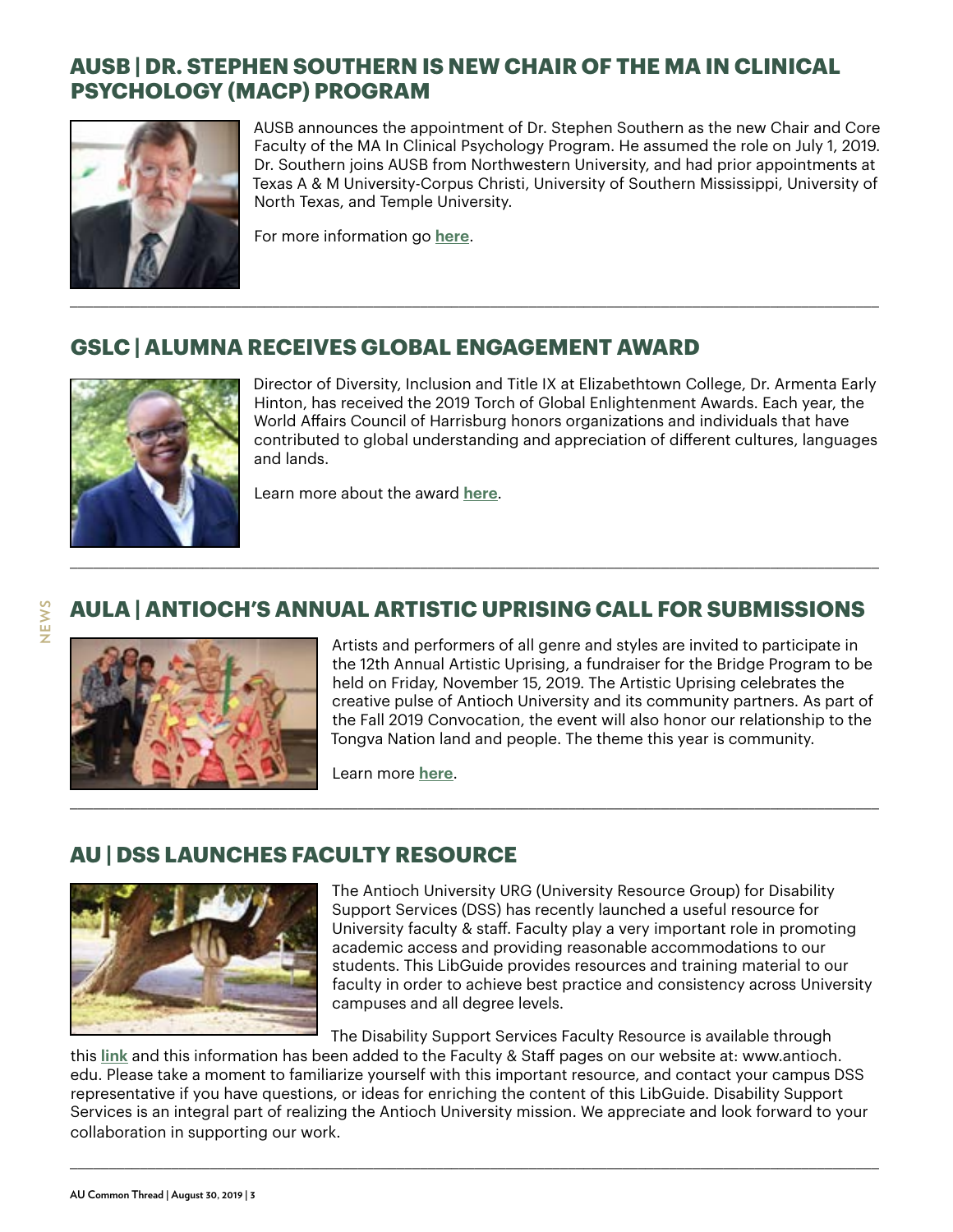# **GSLC | STUDENT FEATURED ON CBS**



PhD in Leadership and Change student, Filmmaker, Producer, and Writer, Arturo Sande, was recently featured in the piece entitled *Anything Is Possible For Miami Editor With Help From His Mentor* on Miami's CBS affiliate to highlight his mentorship with south Florida youth. Arturo has worked with industry networks such as Lifetime Television, PBS, Univision, and VH-1. Watch the feature and learn more about his work **[here](https://miami.cbslocal.com/2019/03/19/mentoring-matters-editor/)**.

#### **AUNE | INTERVIEW WITH MIKE AKRESH, ENVIRONMENTAL STUDIES FACULTY AND ORNITHOLOGY INSTRUCTOR**

\_\_\_\_\_\_\_\_\_\_\_\_\_\_\_\_\_\_\_\_\_\_\_\_\_\_\_\_\_\_\_\_\_\_\_\_\_\_\_\_\_\_\_\_\_\_\_\_\_\_\_\_\_\_\_\_\_\_\_\_\_\_\_\_\_\_\_\_\_\_\_\_\_\_\_\_\_\_\_\_\_\_\_\_\_\_\_\_\_\_\_\_\_\_\_\_\_\_\_\_\_\_\_\_



We sat down for a quick, get-to-know-you interview with Mike Akresh, new Environmental Studies faculty member at AU and instructor for Ornithology and Quantitative Research Strategies. Mike joined Antioch from a post-doc at UMass and specializes in ornithological research. We caught Mike just after his return from the American Ornithological Society conference in Alaska, where he was presenting his work.

**Q: Describe your background; where have you worked and what have you studied?**

I attended the University of Michigan for my undergraduate studies, majoring in

Environmental Studies and minoring in Biology. I did a summer of forestry work with the University of Maine after my freshman year of college, but decided not to continue with that line of work. During my junior year, I studied abroad in New Zealand with EcoQuest, which is a field-intensive UNH-based ecology program. It was there that I became interested in birds, wildlife management, wildlife conservation, and habitat restoration.

For the full interview go **[here](https://www.antioch.edu/new-england/2019/07/22/interview-with-mike-akresh-environmental-studies-faculty-and-ornithology-instructor/)**.

#### **AULA | AULA AND UCLA HEALTH PARTNERING ON FELLOWSHIP FOCUSED ON LGBTQ MEDICAL CARE**

\_\_\_\_\_\_\_\_\_\_\_\_\_\_\_\_\_\_\_\_\_\_\_\_\_\_\_\_\_\_\_\_\_\_\_\_\_\_\_\_\_\_\_\_\_\_\_\_\_\_\_\_\_\_\_\_\_\_\_\_\_\_\_\_\_\_\_\_\_\_\_\_\_\_\_\_\_\_\_\_\_\_\_\_\_\_\_\_\_\_\_\_\_\_\_\_\_\_\_\_\_\_\_\_

ANTIOCH UNIVERSITY

Antioch University Los Angeles and the LGBT Specialization are excited to support the UCLA LGBTQ Fellowship at UCLA Health in association with the David Geffen School of

Medicine. Having learned of the LGBT Specialization's one-of-a-kind LGBTQ affirmative clinical program, UCLA approached Antioch to provide affirmative mental healthcare education for a practicing physician in a yearlong fellowship program.

Because LGBTQ-specific topics are often not adequately taught in medical school and residency programs, the LGBT Specialization's curriculum was sought out to increase sensitivity and understanding of affirmative LGBTQ-centered patient care in the medical setting.

\_\_\_\_\_\_\_\_\_\_\_\_\_\_\_\_\_\_\_\_\_\_\_\_\_\_\_\_\_\_\_\_\_\_\_\_\_\_\_\_\_\_\_\_\_\_\_\_\_\_\_\_\_\_\_\_\_\_\_\_\_\_\_\_\_\_\_\_\_\_\_\_\_\_\_\_\_\_\_\_\_\_\_\_\_\_\_\_\_\_\_\_\_\_\_\_\_\_\_\_\_\_\_\_

For more information go **[here](https://www.antioch.edu/los-angeles/2019/08/18/aula-and-ucla-partner-to-offer-lgbt-specialization-joint-fellowship/)**.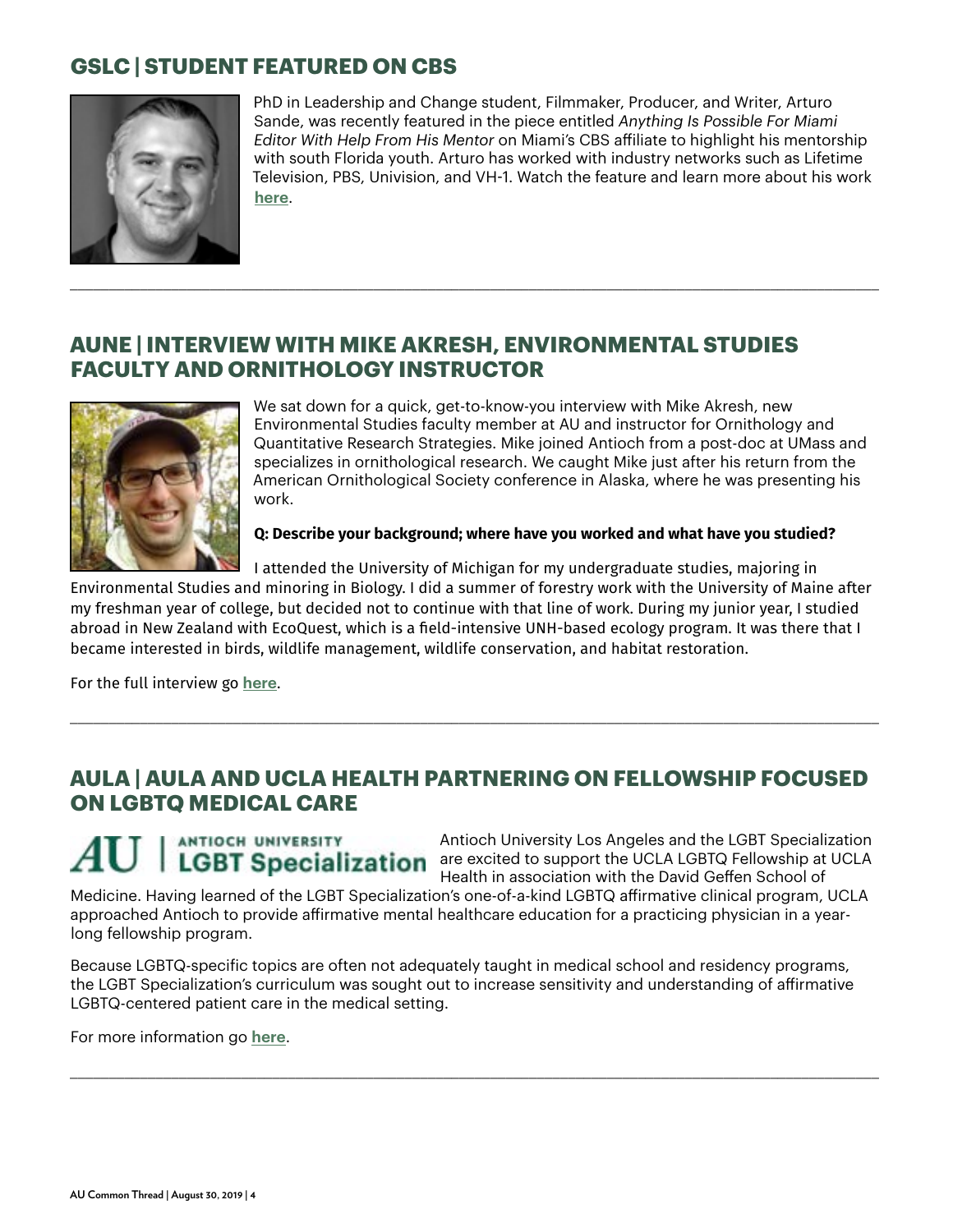## **AULA | THE BRIDGE PROGRAM CELEBRATES 20 YEARS**



In the fall of 2019, the Bridge Program at AULA will celebrate 20 years. Bridge, which provides University level education for students who may not otherwise have access to higher education, was founded in 1999 by alumna and faculty member Shari Foos with Founding Director and faculty member David Tripp.

As a result of Bridge, nearly 700 students have continued their education. They have engaged in creative and critical discussion and broadened horizons of possibility for themselves, their families, and their communities.

Many alumni of the program continue their education and earn associate's degrees, bachelor's degrees, even master's degrees. Just as importantly, many students leave the program engaged in the world of ideas in new ways. For more information go **[here](https://www.antioch.edu/los-angeles/2019/08/18/the-bridge-program-celebrates-20-years/)**.

\_\_\_\_\_\_\_\_\_\_\_\_\_\_\_\_\_\_\_\_\_\_\_\_\_\_\_\_\_\_\_\_\_\_\_\_\_\_\_\_\_\_\_\_\_\_\_\_\_\_\_\_\_\_\_\_\_\_\_\_\_\_\_\_\_\_\_\_\_\_\_\_\_\_\_\_\_\_\_\_\_\_\_\_\_\_\_\_\_\_\_\_\_\_\_\_\_\_\_\_\_\_\_\_

#### **AUNE | PSYD PROGRAM ACCREDITED FOR MAXIMUM 10-YEAR PERIOD**



**NEW ENGLAND** 

Antioch University New England's Doctor of Psychology (PsyD) degree has recently been accredited for the maximum 10-year period (through 2027) by the American Psychological Association (APA). AUNE's PsyD program was founded in 1982 and meets the APA's standards for accreditation and is consistent with the National Council of Schools and Programs of Professional Psychology (NCSPP) educational model with its seven competencies and list of basic science areas. The program's curriculum

prepares students to be eligible for licensure in psychology, though a number of states have unique requirements.

Questions related to the program's accredited status should be directed to the Commission on Accreditation at Office of Program Consultation and Accreditation, American Psychological Association, 750 1st Street, NE, Washington, DC, 20002, Phone: (202) 336-5979. Email: **[apaaccred@apa.org](mailto:apaaccred@apa.org)**. Web: **[www.apa.org/ed/](www.apa.org/ed/accreditation) [accreditation](www.apa.org/ed/accreditation)**

\_\_\_\_\_\_\_\_\_\_\_\_\_\_\_\_\_\_\_\_\_\_\_\_\_\_\_\_\_\_\_\_\_\_\_\_\_\_\_\_\_\_\_\_\_\_\_\_\_\_\_\_\_\_\_\_\_\_\_\_\_\_\_\_\_\_\_\_\_\_\_\_\_\_\_\_\_\_\_\_\_\_\_\_\_\_\_\_\_\_\_\_\_\_\_\_\_\_\_\_\_\_\_\_

#### **AUSB | AUSB ADDS HIGHLY ANTICIPATED BACHELOR OF ARTS IN PSYCHOLOGY**



AUSB is proud to offer a newly designed Bachelor of Arts in Psychology. This degree aims to serve the needs of the student body and will provide students with an opportunity to pursue a degree centered around psychological theory. This new degree will also provide the applied skills that will enhance their ability to obtain jobs in the field.

"A lot of people were involved in designing this degree. It was a collaboration with Santa Barbara City College as well as our psychology faculty at Antioch. It was important for us to make sure the expertise was

behind the curriculum," said Dawn Murray, PhD.

Murray, who serves as chair of Antioch University Santa Barbara's Undergraduate Studies program, says that adding the degree was largely in response to student demands. The new program will open up future opportunities for prospective and current students.

"Previously, we only offered a Bachelor of Arts in Liberal Studies with a concentration in psychology, but students were looking for more. This new degree adds another option for students," Murray notes.

The curriculum was not only designed for student's immediate needs, but also with an eye for their longterm goals. The Bachelor of Arts in Psychology creates a bridge, specifically for low-income and underserved students, to enter into professional and graduate studies. Read the full article **[here](https://www.antioch.edu/santa-barbara/2019/08/28/ausb-adds-highly-anticipated-bachelor-of-arts-in-psychology/)**.

\_\_\_\_\_\_\_\_\_\_\_\_\_\_\_\_\_\_\_\_\_\_\_\_\_\_\_\_\_\_\_\_\_\_\_\_\_\_\_\_\_\_\_\_\_\_\_\_\_\_\_\_\_\_\_\_\_\_\_\_\_\_\_\_\_\_\_\_\_\_\_\_\_\_\_\_\_\_\_\_\_\_\_\_\_\_\_\_\_\_\_\_\_\_\_\_\_\_\_\_\_\_\_\_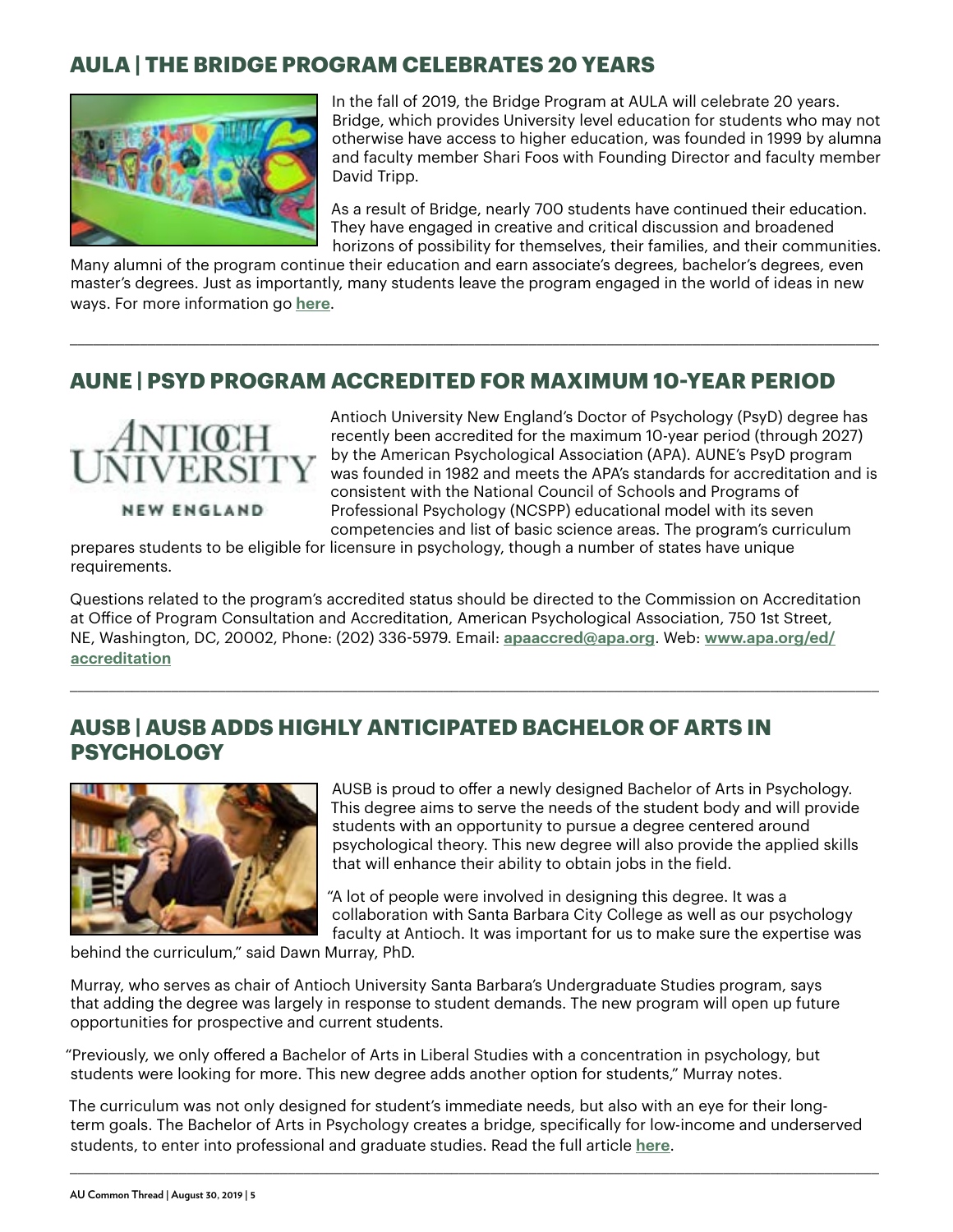# **AUS | MANUELA SLYE HIGHLIGHTED IN EXTENDED INTERVIEW IN** *THE SEATTLE TIMES*



Slye, a member of the AUS School of Education's Committee of Community Advisors (CCA), was quoted in the *Seattle Times* earlier this summer discussing how a recent public school teacher's behavior "screams school-to-prison pipeline." (Read the full article, *Manuela Syle Quoted in The Seattle Times on "School to Prison Pipeline,"* **[here](https://www.antioch.edu/seattle/2019/08/19/manuela-syle-quoted-in-seattle-times-on-school-to-prison-pipeline/)**.)

In addition to that quote, Slye was also recently highlighted in a longer interview in the *Seattle Times* about her expertise and experiences as the first Latina president of the Seattle Council Parent Teacher Student Association (PTSA).

In this interview, Slye teaches readers about the ways that parent-teacher association (PTA) participation can help parents advocate for childrens' needs. Slye's passion for education runs deep. She explains, "I'm an educator, and I want to help kids that

could be in my position to get wherever I am. My proudest moment was to see my sister sitting at the University of Washington as a professor knowing that her dad was never able to read a book." Read the full article **[here](https://www.antioch.edu/seattle/2019/08/19/manuela-slye-highlighted-in-extended-interview-in-the-seattle-times/)**.

\_\_\_\_\_\_\_\_\_\_\_\_\_\_\_\_\_\_\_\_\_\_\_\_\_\_\_\_\_\_\_\_\_\_\_\_\_\_\_\_\_\_\_\_\_\_\_\_\_\_\_\_\_\_\_\_\_\_\_\_\_\_\_\_\_\_\_\_\_\_\_\_\_\_\_\_\_\_\_\_\_\_\_\_\_\_\_\_\_\_\_\_\_\_\_\_\_\_\_\_\_\_\_\_

#### **AUS | FACULTY CARYN PARK CO-EDITED SPECIAL ISSUE OF JOURNAL OF "YOUNG EXCEPTIONAL CHILDREN"**



In June 2019, AUS faculty Caryn Park and UW faculty Margaret Beneke co-edited a special issue of the journal "Young Exceptional Children" (YEC) from "The Division of Exceptional Children." The issue focuses on anti-bias curriculum and critical praxis in early childhood contexts. They also co-authored an article in the issue titled "An Inclusive, Anti-Bias Framework for Teaching and Learning about Race with Young Children."

The YEC describes it in the following way:

"The Special Issue, guest edited by Maggie Beneke and Caryn Park, highlights innovative practices and frameworks that create contexts for young children with or at risk for disability labels to not only access, but to meaningfully engage in social justice

curriculum. Topics include: preparing teachers to advance equity; talking about race with young children; facilitating an anti-ableism curriculum; and organizing for justice in the early childhood workforce. Learn more **[here](https://journals.sagepub.com/home/yec)**.

\_\_\_\_\_\_\_\_\_\_\_\_\_\_\_\_\_\_\_\_\_\_\_\_\_\_\_\_\_\_\_\_\_\_\_\_\_\_\_\_\_\_\_\_\_\_\_\_\_\_\_\_\_\_\_\_\_\_\_\_\_\_\_\_\_\_\_\_\_\_\_\_\_\_\_\_\_\_\_\_\_\_\_\_\_\_\_\_\_\_\_\_\_\_\_\_\_\_\_\_\_\_\_\_

\_\_\_\_\_\_\_\_\_\_\_\_\_\_\_\_\_\_\_\_\_\_\_\_\_\_\_\_\_\_\_\_\_\_\_\_\_\_\_\_\_\_\_\_\_\_\_\_\_\_\_\_\_\_\_\_\_\_\_\_\_\_\_\_\_\_\_\_\_\_\_\_\_\_\_\_\_\_\_\_\_\_\_\_\_\_\_\_\_\_\_\_\_\_\_\_\_\_\_\_\_\_\_\_

# **AUS | DURGAN LEADS SERIES ON COMMUNITY RESPONSE TO METH IN WINNIPEG**



Edward Durgan, PhD, is the academic director of Antioch University Seattle's Clemente Veteran's Initiative, which offers free college courses to veterans. He is also a Seattle-based psychotherapist and researcher.

Durgan recently traveled to Winnipeg to lead a series of free community events focused on understanding and building more effective community responses to meth in Winnipeg. The events created a safe space for community members to come together to learn from one another and share ideas on how to respond to the meth epidemic in Winnipeg. Read the full article and watch the news feature **[here](https://www.antioch.edu/seattle/2019/07/31/durgan-leads-series-on-community-response-to-meth-in-winnipeg/)**.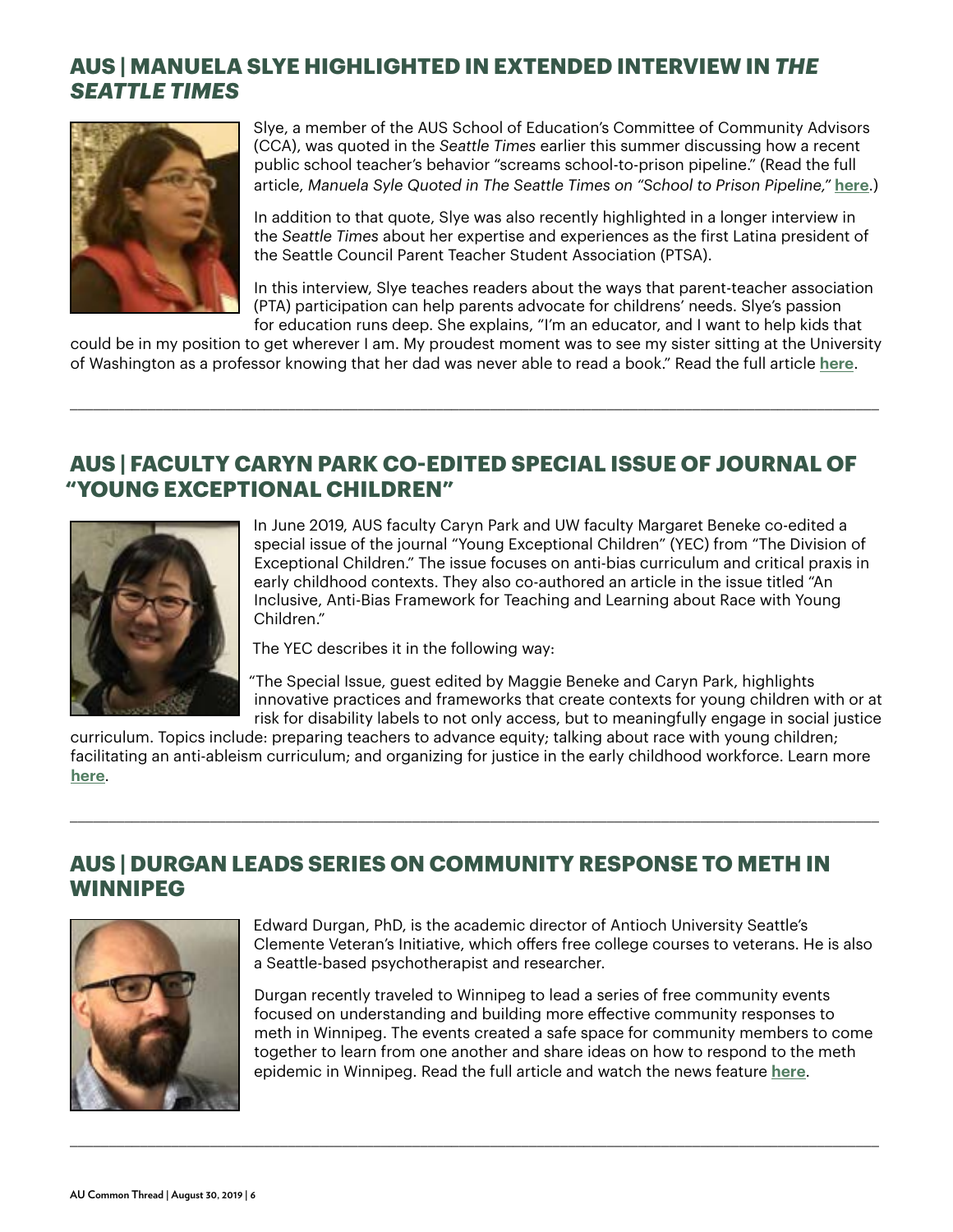# **AUNE | DEFINING ENVIRONMENTAL EDUCATION AT AUNE**



**NEW ENGLAND** 

Antioch University New England has been a progressive leader in educational training since 1964. Multiple programs are available for Antioch students to pursue training in environmental education, holistic curriculum design, and engaging with multiple audiences.

Learn more about our four closely-related Master's degrees for current and aspiring educators and help distinguish them for prospective students **[here](https://www.antioch.edu/new-england/2019/07/22/defining-environmental-education-at-aune/)**.

# **AUS | PSYD STUDENTS AND FACULTY ATTEND THE 2019 APA CONVENTION IN CHICAGO**

\_\_\_\_\_\_\_\_\_\_\_\_\_\_\_\_\_\_\_\_\_\_\_\_\_\_\_\_\_\_\_\_\_\_\_\_\_\_\_\_\_\_\_\_\_\_\_\_\_\_\_\_\_\_\_\_\_\_\_\_\_\_\_\_\_\_\_\_\_\_\_\_\_\_\_\_\_\_\_\_\_\_\_\_\_\_\_\_\_\_\_\_\_\_\_\_\_\_\_\_\_\_\_\_

**SEATTLE** 

**EVENTS**

**EVENTS** 

The AUS PsyD in Clinical Psychology students and faculty were very well represented at the American Psychological Association's (APA) 2019 national convention in Chicago this August. The APA is "the leading scientific and professional organization representing psychology in the United States, with more than 118,000 researchers, educators, clinicians, consultants and students as its members." The APA is also famous for publishing its own publication manual, a written style guide followed by

many academic departments throughout the humanities and beyond. The AUS PsyD program is also accredited through the APA, which gives the program additional honors and prestige. For more information, including a full list of the AUS-affiliated 2019 APA conference poster and data blitz authors and topic titles, go **[here](https://www.antioch.edu/seattle/2019/08/19/aus-psyd-students-and-faculty-at-the-2019-apa-convention-in-chicago/)**.

\_\_\_\_\_\_\_\_\_\_\_\_\_\_\_\_\_\_\_\_\_\_\_\_\_\_\_\_\_\_\_\_\_\_\_\_\_\_\_\_\_\_\_\_\_\_\_\_\_\_\_\_\_\_\_\_\_\_\_\_\_\_\_\_\_\_\_\_\_\_\_\_\_\_\_\_\_\_\_\_\_\_\_\_\_\_\_\_\_\_\_\_\_\_\_\_\_\_\_\_\_\_\_\_

#### **AUNE | PSYD FACULTY AND STUDENTS PRESENTED AND WERE HONORED AT THE APA CONVENTION**



At the APA Annual Convention in Chicago, Professor Emerita Gargi Roysircar, EdD received the International Humanitarian Award at the APA/ American Psychological Foundation Awards Ceremony. She also.presented in Susan Morrow Symposium on "Social Justice, Collision of Social Justice Concerns with Scientific Research Concerns."

Dr. Allyssa Lanza, PsyD' 15, introduced Dr. Roysircar at her APA invited talk, "Globalization's Impact on the Psychologist's Self-Definition, Purpose, Role,

and Function" and at the Div 35, Psychology of Women Awards Ceremony, Dr. Roysircar was recognized with Fellow status. Dr. Roysircar and Ashland Thompson. PsyD '19 received the 2019 Psychotherapy with Women Research award for their paper "Trauma Coping of Mothers and Children among the Poor in Haiti: Mixed Methods Study of Community-Level Research." They also presented at a symposium entitled, "Experience Learned and Lessons Learned in International Work: Divisional and Individual Efforts."

#### **AUS | SCHOOL OF EDUCATION ALUMNI AND FACULTY ATTEND KUOW EVENT**

\_\_\_\_\_\_\_\_\_\_\_\_\_\_\_\_\_\_\_\_\_\_\_\_\_\_\_\_\_\_\_\_\_\_\_\_\_\_\_\_\_\_\_\_\_\_\_\_\_\_\_\_\_\_\_\_\_\_\_\_\_\_\_\_\_\_\_\_\_\_\_\_\_\_\_\_\_\_\_\_\_\_\_\_\_\_\_\_\_\_\_\_\_\_\_\_\_\_\_\_\_\_\_\_

\_\_\_\_\_\_\_\_\_\_\_\_\_\_\_\_\_\_\_\_\_\_\_\_\_\_\_\_\_\_\_\_\_\_\_\_\_\_\_\_\_\_\_\_\_\_\_\_\_\_\_\_\_\_\_\_\_\_\_\_\_\_\_\_\_\_\_\_\_\_\_\_\_\_\_\_\_\_\_\_\_\_\_\_\_\_\_\_\_\_\_\_\_\_\_\_\_\_\_\_\_\_\_\_



A number of School of Education faculty and alumni attended a journalist happy hour event at KUOW, Seattle's public radio station. The event was designed for members of the KUOW newsroom to meet community members in a relaxed environment to better understand the communities they serve. Kristin Leong, KUOW's Community Engagement Producer, is an alumna of AUS's School of Education. Faculty members Caryn Park, Julia Daniels, and Rachel Oppenheim were in attendance, as was alumna Yen Baynes. For more information go **[here](https://www.antioch.edu/seattle/2019/08/13/school-of-education-alumni-and-faculty-attend-kuow-event/)**.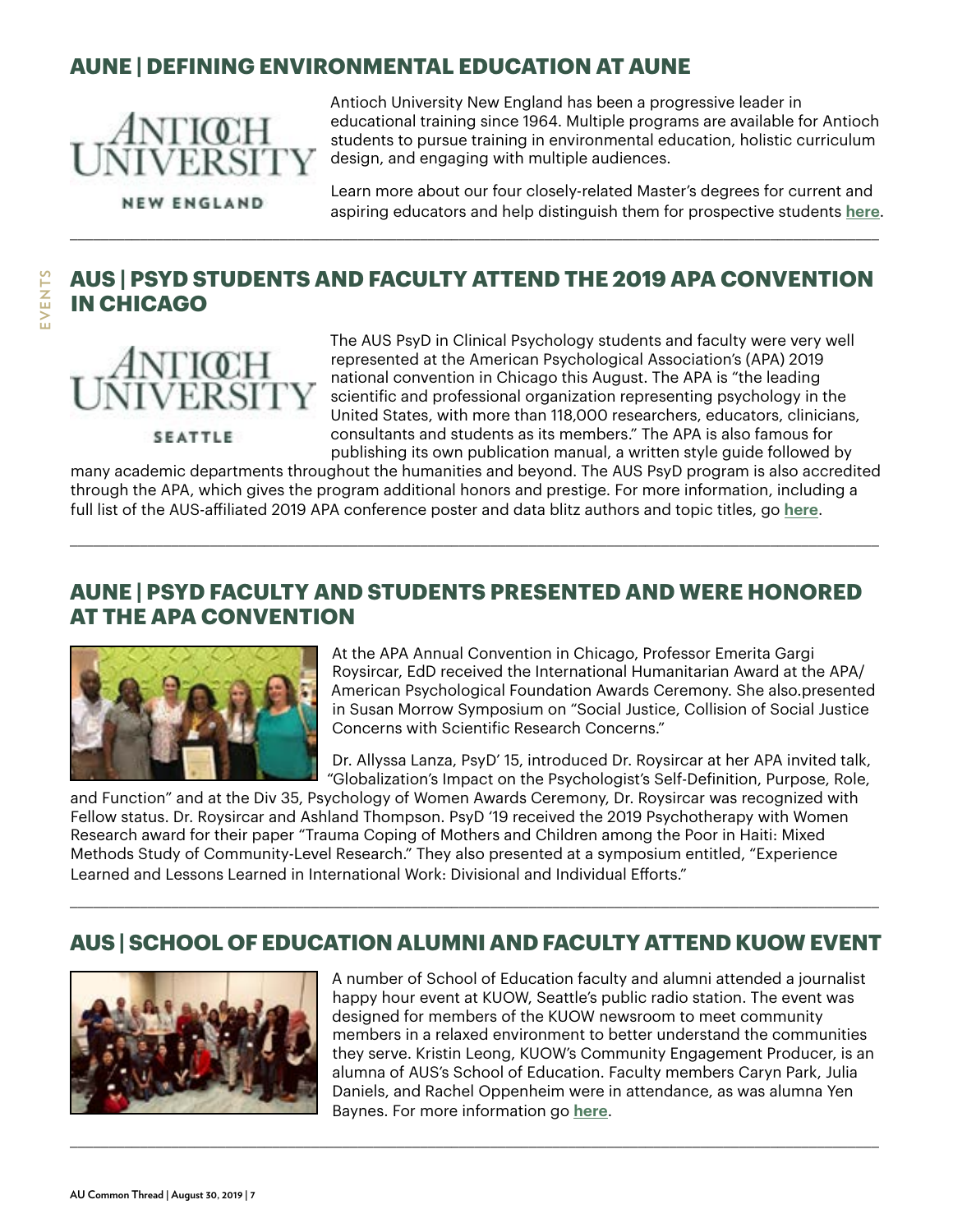# **AUSB | SPONSORS MIND, BODY & SOUL SERIES**



AUSB is a partner of Mind, Body & Soul, an interactive series led by worldrenowned speakers that offers unique strategies designed to enrich your life. This is the five-part series held on Tuesday evenings at the Marjorie Luke Theater. Presentations include:

• September 17th Dave Mochel-Author, Speaker, Coach will present "Practicing a Peaceful & Powerful Life in an Anxious & Divided World"

• September 24th Pamala Oslie-International Author, Speaker, Life Coach will present "How Tuning-In to Your Energy Can Change Your Life"

- October 1st Dave Mochel will present "Kindness, Gratitude and Awe: The Neuroscience Behind the Benefits"
- October 8th Kim Stanwood Terranova-International Author, Speaker, Spiritual Counsel will present "Creating Your Life by Intention"

\_\_\_\_\_\_\_\_\_\_\_\_\_\_\_\_\_\_\_\_\_\_\_\_\_\_\_\_\_\_\_\_\_\_\_\_\_\_\_\_\_\_\_\_\_\_\_\_\_\_\_\_\_\_\_\_\_\_\_\_\_\_\_\_\_\_\_\_\_\_\_\_\_\_\_\_\_\_\_\_\_\_\_\_\_\_\_\_\_\_\_\_\_\_\_\_\_\_\_\_\_\_\_\_

• October 15th Dave Mochel will present "Making Every Day Count"

Learn more **[here](https://mindbodysoul.brownpapertickets.com)**.

#### **AULA | NONPROFIT MANAGEMENT STUDENTS VISIT NEIGHBORHOOD MUSIC SCHOOL**



Students from the MA In Nonprofit Management Program (MANM) visited Neighborhood Music School in Boyle Heights. Students sat inside the parlor of the Victorian house and as music wafted through the air. Karen Louis, Executive Director of the Neighborhood Music School and an alumna of the MANM program, shared the story of this remarkable school.

"Karen, our host, was amazing at bringing together different aspects of the MANM curriculum in her comments to the students," said David Norgard, MDiv, MA, DMin, Chair of the MA in Nonprofit Management program. "She

offered insights that have served her well in her leadership of this venerable LA institution and which our students will be wise to apply to their own professional situations."

\_\_\_\_\_\_\_\_\_\_\_\_\_\_\_\_\_\_\_\_\_\_\_\_\_\_\_\_\_\_\_\_\_\_\_\_\_\_\_\_\_\_\_\_\_\_\_\_\_\_\_\_\_\_\_\_\_\_\_\_\_\_\_\_\_\_\_\_\_\_\_\_\_\_\_\_\_\_\_\_\_\_\_\_\_\_\_\_\_\_\_\_\_\_\_\_\_\_\_\_\_\_\_\_

\_\_\_\_\_\_\_\_\_\_\_\_\_\_\_\_\_\_\_\_\_\_\_\_\_\_\_\_\_\_\_\_\_\_\_\_\_\_\_\_\_\_\_\_\_\_\_\_\_\_\_\_\_\_\_\_\_\_\_\_\_\_\_\_\_\_\_\_\_\_\_\_\_\_\_\_\_\_\_\_\_\_\_\_\_\_\_\_\_\_\_\_\_\_\_\_\_\_\_\_\_\_\_\_

For more information go **[here](https://www.antioch.edu/los-angeles/2019/08/12/71394/)**.

# **GSLC | FACULTY PRESENTS INTERNATIONAL KEYNOTE**



Professor of Leadership and Organizational Behavior, Dr. Lize Booysen, delivered the keynote address entitled, *Responsible Leadership and Courageous Followership: Questions to Ask* during the 8th International Conference on Sustainability and Responsibility at the Cologne Business School in Germany, and presented *Workplace Identity Construction* at the 19th International Diversity in Organizations, Communities and Nations Conference in Greece.

Dr. Booysen was also appointed Professor Extraordinaire for a three-year term at the University of Stellenbosch Business School in South Africa and re-appointed as Senior Research Associate for the University of Johannesburg, in an advising capacity on faculty and student research for a three-year term.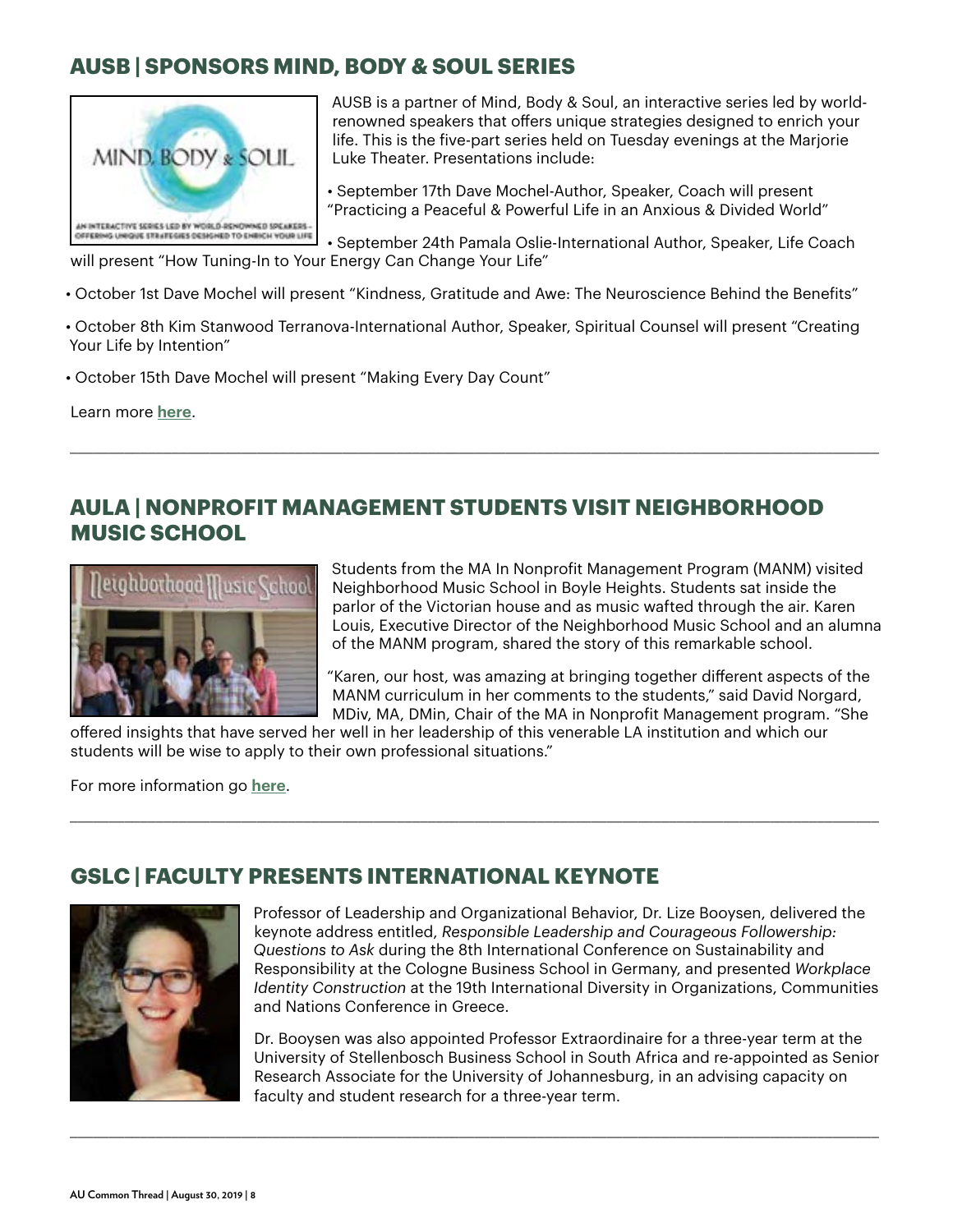# **AUSB | MBA WORKSHOP: DEALING WITH CHINA IN THE AGE OF TRUMP**



Over the years, relations between the world's two largest powers have evolved to a complex mix of trade partnership and intensifying political rivalry. Recently the Trump administration's policy toward China has shifted the foundations of our relationship with the People's Republic, prompting several essential questions.

Given these rising global tensions, the MBA program at Antioch University Santa Barbara partnered with Santa Barbara/Weihei Sister City and Santa Barbara City College's Nadel School of Business & Entrepreneurship to

present its August Workshop: Dealing with China in an Age of Trump. The workshop examined the foundations of US-China relations, the overall implications of the current policy, and the outlook and possibilities of damage or repair.

The main speaker for the event was Dr. Benjamin Jerry Cohen, Lancaster Professor of Political Economy at UCSB. He was joined by panel members Daniel Lender, the Executive Vice-President and CFO for QAD and Noel Rix, the Vice-President, Global Product Development for Deckers Brand. The panel was moderated by Dr. Peter Haslund, Vice President of Santa Barbara City College Board of Trustees. Read the full article **[here](https://www.antioch.edu/santa-barbara/2019/08/22/dealing-with-china-in-an-age-of-trump/)**.

\_\_\_\_\_\_\_\_\_\_\_\_\_\_\_\_\_\_\_\_\_\_\_\_\_\_\_\_\_\_\_\_\_\_\_\_\_\_\_\_\_\_\_\_\_\_\_\_\_\_\_\_\_\_\_\_\_\_\_\_\_\_\_\_\_\_\_\_\_\_\_\_\_\_\_\_\_\_\_\_\_\_\_\_\_\_\_\_\_\_\_\_\_\_\_\_\_\_\_\_\_\_\_\_

#### **AUNE | DR. MARTHA STRAUS PUBLISHES ARTICLE**



Dr. Martha Straus, Professor and Core Faculty in the PsyD in Clinical Psychology program at AUNE, had an article Craving Device-Free Attention Technoconflicts in Families Today published in the July/August 2019 issue of Psychotherapy Networker. Professor Straus writes in the article, "In the past few months, I've realized that nearly all my teenage girl clients are complaining, more or less full throttle, about their parents. Of course, that's an age-old staple of therapy with adolescents—but this is different. These days, they're urgently wanting (and in many cases, demanding) more undivided attention from their parents than they're getting. These girls crave sustained, fortifying involvement with adults." Read the article **[here](https://www.psychotherapynetworker.org/magazine/article/2384/craving-device-free-attention)**.

#### **AUM | DAYTON MAGAZINE HIGHLIGHTS AUM MCGREGOR LIBRARY GRANT**



In its "Back to School Guide," *Dayton Magazine* featured the McGregor Library's Ohio Book Awards & Authors grant. The Library received \$750 in funds and purchased 45 books for student use.

"Our mission relates to social and environmental justice and the purchased books support these values," said Antioch University Online Director of Library Services Dana Knott.

The article highlighted how the grant will benefit Antioch's students. Some

of the titles purchased include those nominated or awarded the Dayton Literary Peace Prize, Ohioana Book Awards and the Anisfield-Wolf Award.

\_\_\_\_\_\_\_\_\_\_\_\_\_\_\_\_\_\_\_\_\_\_\_\_\_\_\_\_\_\_\_\_\_\_\_\_\_\_\_\_\_\_\_\_\_\_\_\_\_\_\_\_\_\_\_\_\_\_\_\_\_\_\_\_\_\_\_\_\_\_\_\_\_\_\_\_\_\_\_\_\_\_\_\_\_\_\_\_\_\_\_\_\_\_\_\_\_\_\_\_\_\_\_\_

Read the full article **[here](http://thedaytonmagazine.com/DM/Articles/Back_to_School_Guide_6114.aspx)**.